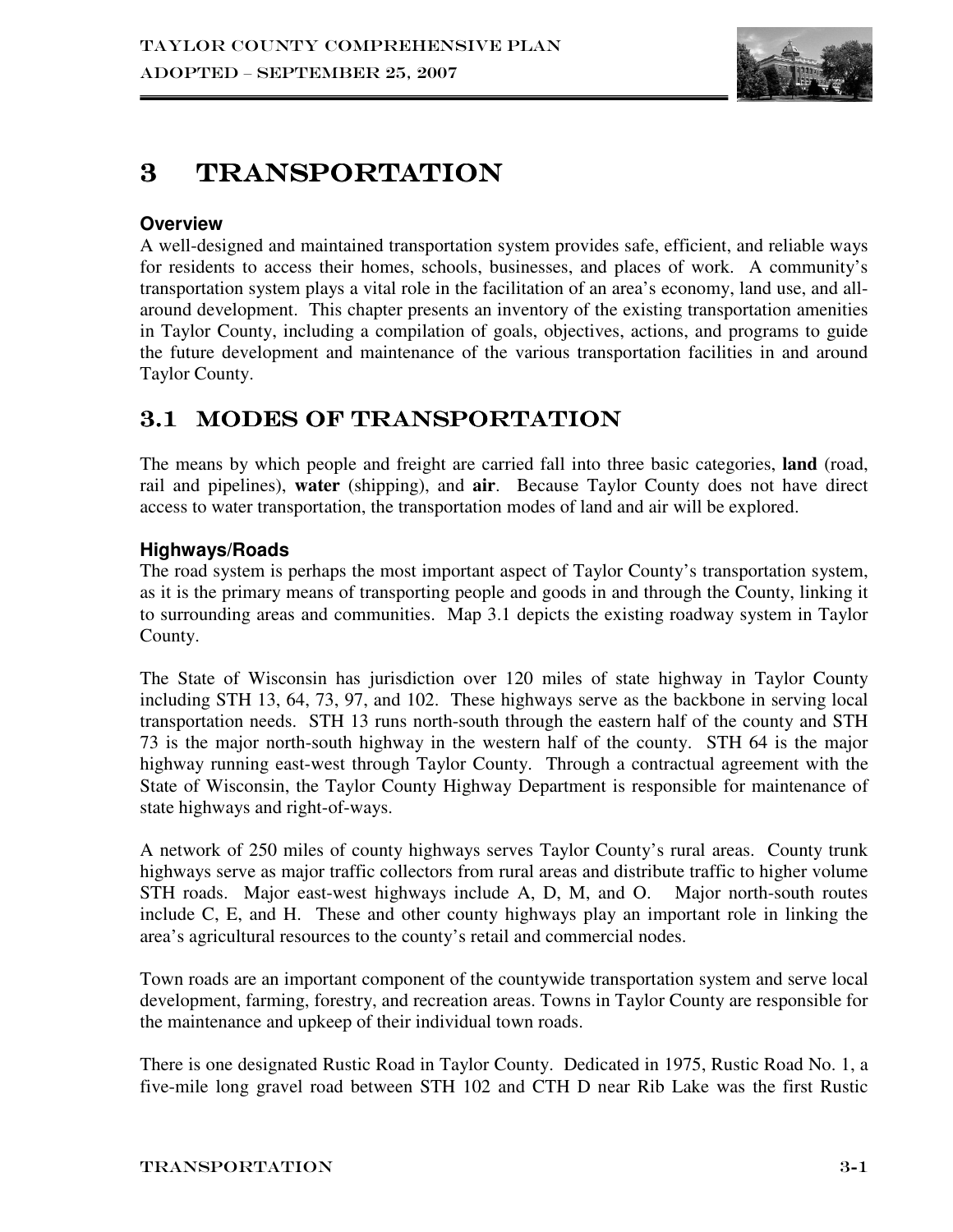

Road in Wisconsin. A historical marker alongside the road commemorates the designation. This road crosses through scenic hills and valleys created by glaciers nearly 12,000 years ago.

While there has not been any state highway bypasses constructed in Taylor County, the potential for a highway bypass within the City of Medford has been mentioned. Concern about traffic congestion and continued land use development along STH 13 is driving the informal discussion about a future bypass.

### **Transit and Transportation for Disabled**

Taylor County and local non-profit organizations provide a number of opportunities for public transportation services (bus/van) within the county. The Taylor County Commission on Aging provides <sup>1</sup>para-transit services, through a contract with Black River Industries, to residents 60years of age and older. Persons under the age of 60 can also use the service based on space available. While schedules change from time-to-time based on demand, as of late 2006, transportation service to Medford is available once a week and to Marshfield twice a month. Transportation is also provided to Eau Claire on the first Friday of each month, to the Medford *Senior Nutrition* Center Monday through Friday, and to Wausau on the fifth Friday on any month in which it occurs. Evening transportation is available to the disabled and elderly in the City of Medford one evening per week and door-to-door service is available. A daily mini-bus follows a door-to-door route, based on reservations, by the geographical area being served. Black River Industries provides other transit services to elderly and disabled individuals through the operation of buses funded through the State of Wisconsin 5310 program. Approximately 13 vehicles are in operation and provide service throughout the county.

The Taylor County Commission on Aging also sponsors a Volunteer Escort Driver Service for all Taylor County residents age 60 or over and/or disabled persons of all ages. Priority is given to medical trips, then nutrition activities, and then other business. Non-elderly or non-disabled persons may use this service on a space-available basis.

As the elderly population continues to grow over the next twenty years, proper planning and funding for countywide transit services will become increasingly important. Existing and future partnerships are critical to ensuring effective and available transit service to all segments of the population.

#### **Air Transportation**

The primary airport (public) within the county is the Taylor County Airport. Six other private landing strips are known to exist throughout the county (Table 3-1). Located in the Town of Deer Creek, approximately three miles southeast of the City of Medford in T.30N-R.2E Section 7, the Taylor County Airport is the only public airport in Taylor County. It has a 4,100 foot paved and lighted runway with a NDB non-precision approach. Future plans have the runway expanding to 4,400 feet. Services provided include: Jet A fuel, 100 low-lead AV gas, 24-hour fuel service, car rental, taxi service, large ramp/tie down area, flight instruction, and computerized weather briefing/flight planning service. Operating hours are 8:00 a.m. to 4:30

 $\overline{a}$ 

 $<sup>1</sup>$  Para-transit service is a specialized transit service that typically provides transportation service to the elderly and disabled or those individuals</sup> with limited transportation alternatives.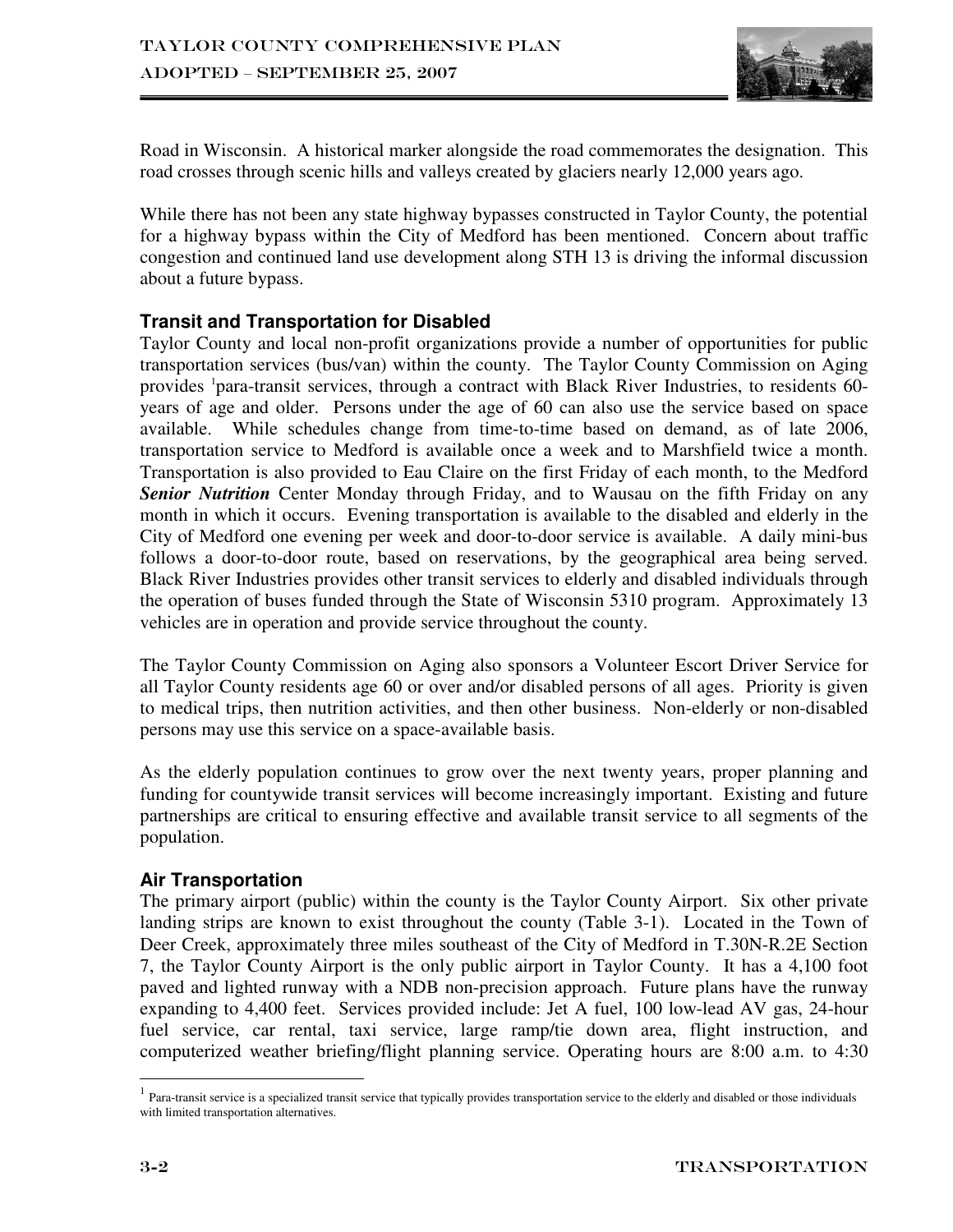

p.m. or by special arrangement. The addition of an east/west 5,001 ft paved and lighted runway and an automated weather observation system (AWOS) was completed in 1996. All runways are paved and in good condition.

| Location        | <b>Airport Name</b>                      | <b>Status</b> | Location            |
|-----------------|------------------------------------------|---------------|---------------------|
| Roosevelt       | <b>Baldez Field</b>                      | Private       | T.30N-R.3W Sec. 2   |
| Goodrich        | <b>Charlie's Field</b>                   | Private       | T.31N-R.3E Sec. 19  |
| Aurora          | East Gilman Field                        | Private       | T.31N-R.3W Sec. 18  |
| <b>Browning</b> | Lee's Flight Park                        | Private       | T.31N-R.2E Sec. 2   |
| Medford         | Memorial Hospital of Taylor Co. Heliport | Private       | T.31N-R.1E Sec. 28  |
| Deer Creek      | <b>Taylor County Airport</b>             | Public        | T.30N-R.2E Sec. 7   |
| Goodrich        | John's Field                             | Private       | T.31N-R.3E, Sec. 24 |

|  |  | Table 3-1: Taylor County Airports |
|--|--|-----------------------------------|
|  |  |                                   |

Source: WisDOT and Taylor County

The Taylor County Airport is classified as a Transport/Corporate (T/C) airport by the Wisconsin Department of Transportation. T/C airports are intended to serve corporate jets, small passenger, and cargo jet aircraft used in regional service and small airplanes (piston or turboprop) used in commuter air service. These aircraft generally have a gross takeoff weight of less than 60,000 pounds, with approach speeds below 150 knots (approximately 160 mph) and wingspans of less than 118 feet.

In August of 1998, the Taylor County Airport Zoning Ordinance was established. The purpose of this ordinance is to regulate the use of property and to regulate and restrict the height of structures and objects of natural growth in the vicinity of the Taylor County Airport. Additionally the ordinance promotes public health, safety, convenience and general welfare to increase safety in the use of the airport and to protect persons and property within the airport affected area and zoning districts.

The closest airports providing scheduled passenger service are the Central Wisconsin Airport (Marathon County) and the Chippewa Valley Regional Airport (Chippewa County). Much of the airline service provided at Wisconsin's airports is designed to feed into the network of domestic and international destinations at major hubs located at airports such as the General Mitchell International (Milwaukee), Minneapolis-St. Paul International and O'Hare International.

#### **Railroads**

Rail service within Taylor County is provided by Canadian National (CN) railroad. Two rail segments are located within the county, a branch line extending into the southern portion of the county and terminating at the City of Medford and another the "main-line" bisecting the southwestern portion of the county through Gilman and Lublin.

The rail segment serving the City of Medford provides once a day service to only a few customers. The mainline provides a direct connection to key rail yards located throughout the Midwest and Southern United States and Canada, with nearly 25 trains daily. Customer demand for rail service has declined steadily over the years, evident by the abandonment of the rail line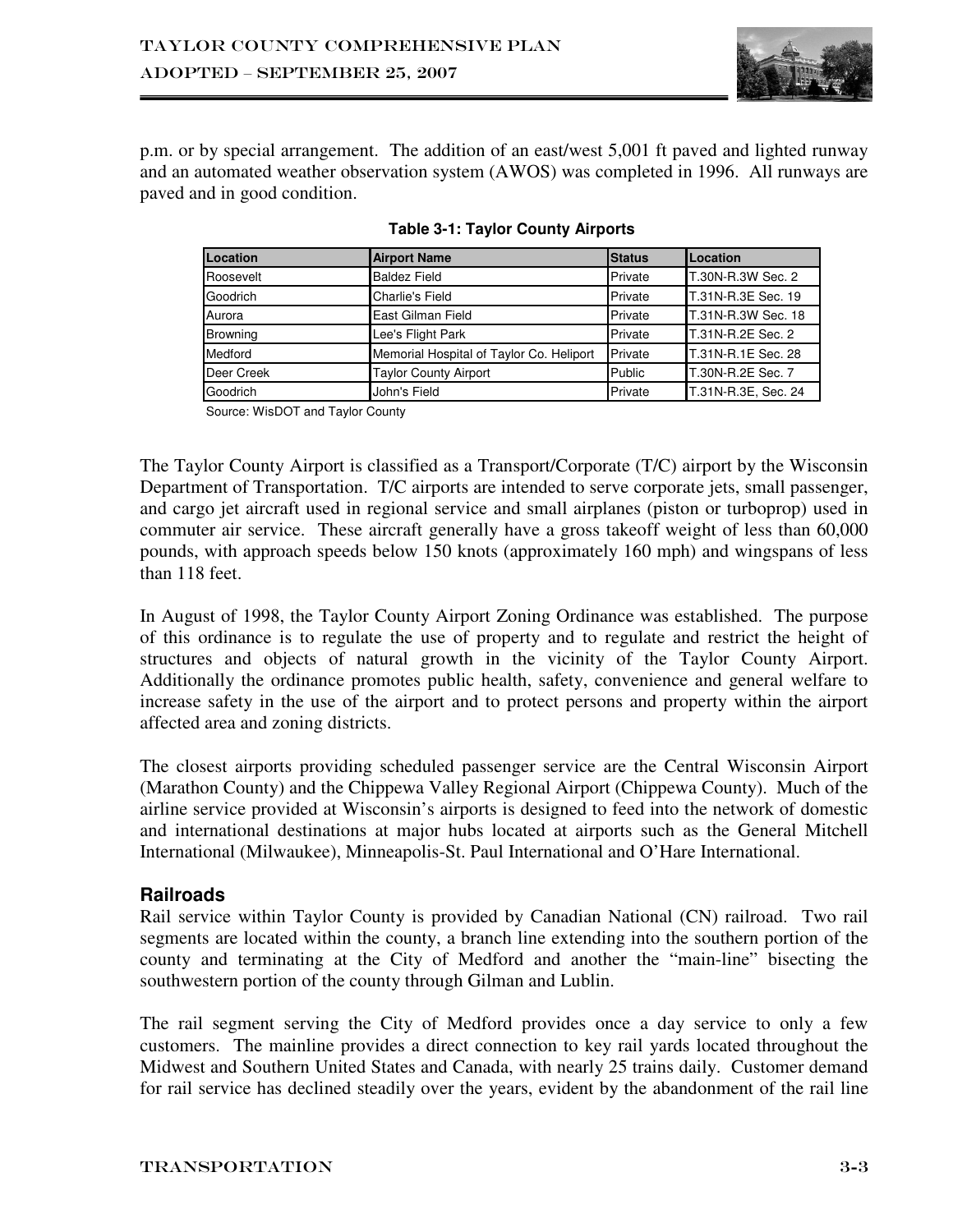

from Medford north into Price County that is now functioning as a recreation trail. The mainline bisects the western edge of the Village of Gilman where a rail siding is also available for potential business.

#### **Trails**

Trails in Taylor County accommodate a variety of uses including walking, biking, hiking, cycling, equestrian, snowmobiling, ATV, and cross-country skiing. These trails provide both recreational opportunities as well as an alternative mode of transportation for some people. Some major trails include: Perkinstown Motorized Trail, Ice Age National Scenic Trail, Pine Line Trail, and Rib Lake Ski & Snowshoe Trails (winter use only). For more information on these and other specific trails, see the *Utilities and Community Facilities Chapter*.

#### **Freight Transportation**

Freight transportation is available through the county and state highway system and the local road network. In the spring, depending on weather conditions, the Taylor County Highway Department, Wisconsin Department of Transportation and town road officials impose weight restrictions on local roads due to the heaving volatility caused by frost.

Taylor County posts all county trunk highways during spring breakup. According to WisDOT information, only two segments of state highway are posted for weight restrictions. A segment along STH 64 from the south junction of STH 73 to CTH T and a segment of STH 102 from the Village of Rib Lake to STH 86 in Price County.

#### **Biking and Pedestrian Transportation**

The 2000 US Census data indicates that less than five percent of all trips to work in Taylor County were on a bicycle or by walking. This is not surprising, given that the County is rural in nature and the larger service areas do not always accommodate this mode of transportation. There are however several bike and pedestrian trails in Taylor County for recreational purposes.

The Wisconsin Department of Transportation has published and distributed maps through the Bicycle Federation of Wisconsin that classify state and county roads throughout the state in terms of bicycling conditions. It also identifies bicycle trails and mountain bike facilities and provides contacts for local bicycle route information. Town roads are not rated for their bicycling conditions but are identified with their road names and surface type. WisDOT worked in partnership with the Bicycle Federation of Wisconsin (BFW) to produce a 2005 update of the Wisconsin Bicycle Maps. The Taylor County bicycling conditions map can be viewed at http://www.dot.wisconsin.gov/travel/bike-foot/docs/biketaylor.pdf .

Pedestrian travel is available on a number of designated trails throughout Taylor County that accommodate a variety of uses including walking, biking, hiking, cross country skiing, snowmobiling, and ATV use. See *Utilities and Community Facilities* for information on trails.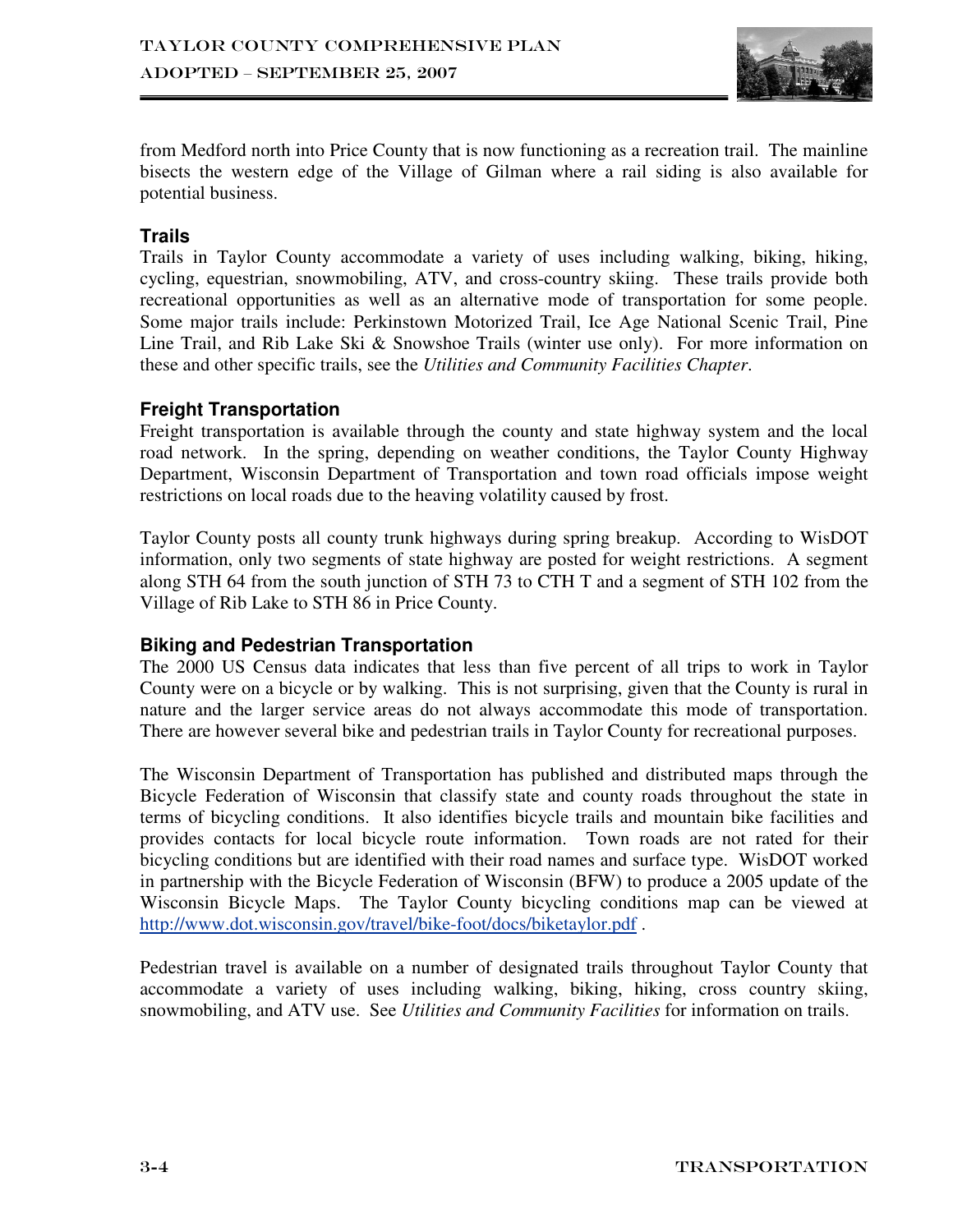

## $3.2\;$  FUNCTIONAL ROAD CLASSIFICATION

The Wisconsin Department of Transportation (WisDOT) classifies roads as principal arterials, minor arterials, collectors, and local roads (Map 3.2). The classification system recognizes that roads perform specific functions and according to WisDOT serve two primary purposes: 1) to move vehicles (traffic mobility), and 2) to serve adjacent land (land access). Arterials accommodate the through-movement of vehicles, while collectors (major and minor) serve both local and through traffic by providing a connection between arterials and local roads. Local roads not classified as arterials or collectors are local functioning roads. Table 3-2 displays the certified mileage in Taylor County.

### **Principal Arterials**

Principal arterial roads provide connections between cities or regions. They move large volumes of traffic on fairly direct routes. In Taylor County, STH 13 is the only designated principal arterial roadway.

### **Minor Arterials**

Minor arterial roads connect to principal arterial roads. Like principal arterial roads, minor arterials carry large volumes of traffic to "activity" centers such as cities, but unlike principal arterials, allow more access to private property and residences. In Taylor County, STH's 64, 73, 97 and part of CTH O are classified as minor arterials.

#### **Major Collectors**

Major collectors provide service to moderate sized communities and link to larger population centers or higher functional routes. In Taylor County, STH 102, and all or a portion of the following roadways STH 64 (CTH O to Medford), CTH's M, V, D, H, F, B, A, DD, E, C, N, and T are classified as major collectors.

#### **Minor Collectors**

Minor collectors collect traffic from local roads and provide links to all remaining smaller communities. In Taylor County, all or parts of CTH's C, F, G, O, Q, MM, Rustic Road 1, and Winter Sports Road near Perkinstown are classified as minor collectors.

#### **Local Roads**

Local roads carry the least amount of traffic volume and provide access to adjacent land and residential developments. In Taylor County, these roads provide for travel over relatively short distances and are mostly all town roads.

#### **Certified Mileage**

Table 3-2 details the total amount of mileage under Taylor County and local jurisdictions. This mileage data is certified by the local community, WisDOT District Local Road Coordinator and the WisDOT Statewide Local Road Coordinator. The mileage is stored in the Wisconsin Information System for Local Roads (WISLR). These roadways link Taylor County to other major transportation linkages. From the county seat, Highway 29 is 16 miles away, Highway 51 is 35 miles away and Highway 94 is 89 miles away.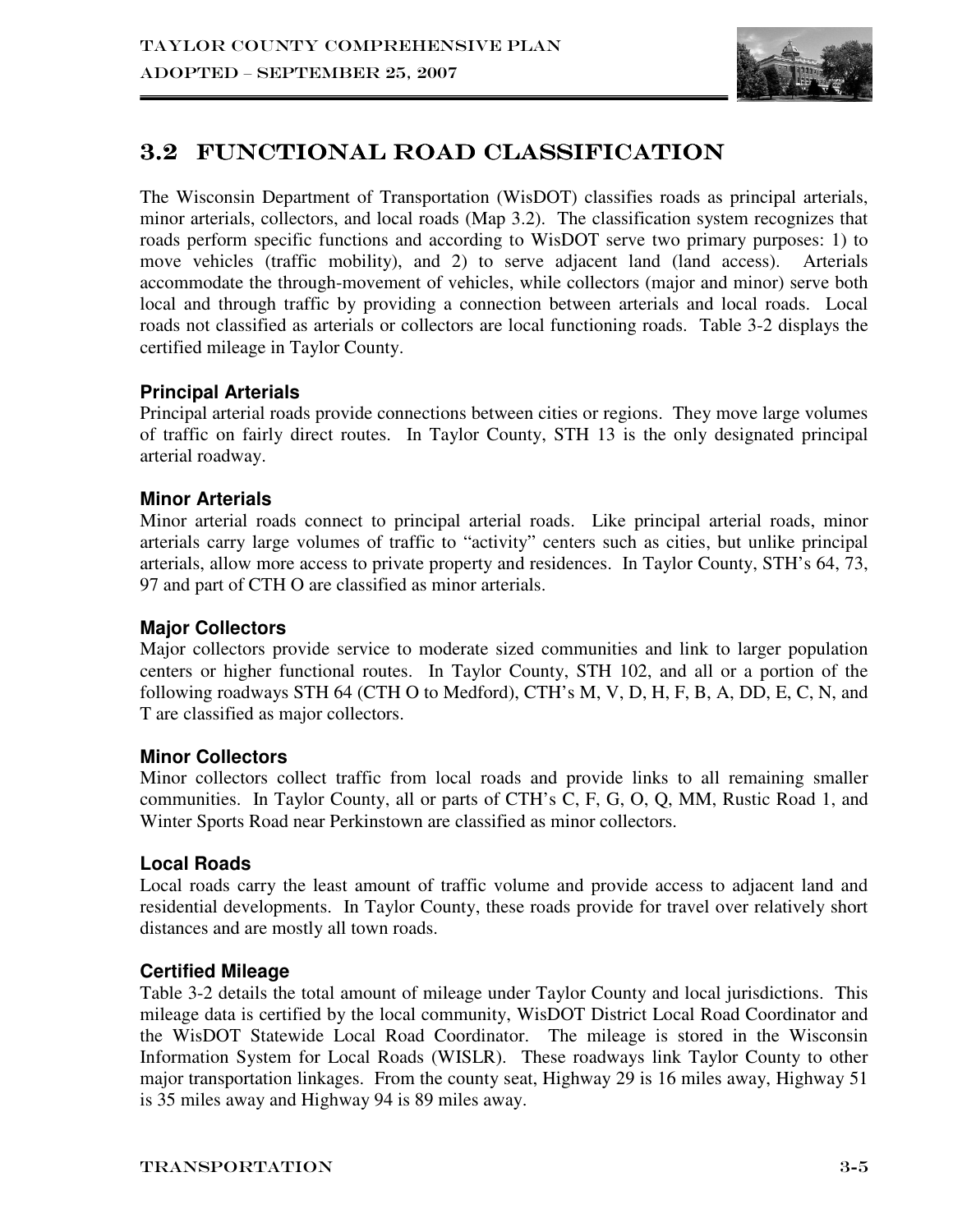

| <b>Tavlor County</b>     |              |                         |                 | <b>County Jurisdiction</b> |       | <b>Municipal Jurisdiction</b> |                  |         |
|--------------------------|--------------|-------------------------|-----------------|----------------------------|-------|-------------------------------|------------------|---------|
| <b>Gross Miles</b>       | County Miles | <b>IMunicipal Miles</b> | <b>Arterial</b> | <b>Collector</b>           | Local | <b>Arterial</b>               | <b>Collector</b> | Local   |
| 1325.55                  | 248.36       | 1077<br>.19             | 8.12            | 230.33                     | 9.91  |                               | 18.12            | 1059.07 |
| . . <i>. .</i><br>$\sim$ |              |                         |                 |                            |       |                               |                  |         |

Source: WISLR 2006

## 3.3 TRAFFIC VOLUME

An analysis of past and present traffic volumes is beneficial in determining the traffic conditions in a community. Traffic volumes are usually presented as an Annual Average Daily Traffic (AADT) figure, and are calculated for a particular intersection or stretch of roadway. The Wisconsin Department of Transportation, as part of its traffic count program, provides highway traffic volumes for selected roads on a rotating basis every three years. For Taylor County, traffic volumes were last published in 2002. The average daily traffic volumes on selected roadways within the county from 1983 to 2002 are listed in Table 3-3.

#### **Table 3-3: Annual Average Daily Traffic**

| Year    | 1983 | 1986      | 1989  | 1992 | 1996 | 1999 | 2002 | <b>Absolute Change</b> | % Change |
|---------|------|-----------|-------|------|------|------|------|------------------------|----------|
| Site 1  | 320  | 470       | 540   | 440  | 400  | 630  | 450  | 130                    | 40.6%    |
| Site 2  | 520  | 560       | 700   | 730  | 690  | 900  | 970  | 450                    | 86.5%    |
| Site 3  | 930  | 1050      | 1050  | 1010 | 990  | 1100 | 1500 | 570                    | 61.3%    |
| Site 4  | 700  | 790       | 1050  | 900  | 1000 | 1000 | 1300 | 600                    | 85.7%    |
| Site 5  | 620  | 820       | 970   | 880  | 1200 | 1100 | 1200 | 580                    | 93.5%    |
| Site 6  | 320  | 350       | 430   | 440  | 280  | 500  | 730  | 410                    | 128.1%   |
| Site 7  | 1020 | 1350      | *1350 | 1890 | 1600 | 1900 | 1700 | 680                    | 66.7%    |
| Site 8  | 400  | 450       | 510   | 520  | 580  | 730  | 650  | 250                    | 62.5%    |
| Site 9  | 700  | <b>NA</b> | 680   | 960  | 1100 | 1300 | 1200 | 500                    | 71.4%    |
| Site 10 | 2240 | 1300      | 2950  | 3440 | 3700 | 3400 | 4000 | 1760                   | 78.6%    |
| Site 11 | 2200 | 2400      | 2150  | 1900 | 2500 | 2900 | 2900 | 700                    | 31.8%    |
| Site 12 | 3100 | 3300      | 3330  | 3500 | 4000 | 4900 | 4500 | 1400                   | 45.2%    |
| Site 13 | 5560 | 6060      | 7330  | 7030 | 7700 | 8200 | 8000 | 2440                   | 43.9%    |
| Site 14 | 4380 | 4370      | 4370  | 4690 | 6800 | 6400 | 7100 | 2720                   | 62.1%    |
| Site 15 | 870  | 900       | 820   | 1040 | 1500 | 1400 | 1400 | 530                    | 60.9%    |
| Site 16 | 520  | 810       | 860   | 740  | 950  | 790  | 1100 | 580                    | 111.5%   |
| Site 17 | 630  | 480       | 800   | 670  | 790  | 1200 | 870  | 240                    | 38.1%    |

Source: WisDOT \*1986 AADT

Site 1: STH 73 Approx. 1/4 mile So. of CTH V Site 2: STH 73 Approx. 1/2 mile So. Of CTH M Site 3: STH 64 Approx. East of CTH H Site 4: STH 73 Approx. 1/2 mile East of Gilman Site 5: STH 73 Approx. 1 mile North of CTH F Site 6: CTH M Approx. 4 miles East of Perkinstown Site 7: STH 64 Approx. 1/2 mile East of CTH DD Site 8: CTH DD Approx. 1 mile North of County Line Site 9: CTH M Approx. 1/4 mile West of CTH E

Site 10: STH 64 Approx. 2 miles West of Medford Site 11: STH 13 Approx. 1 mile South of Westboro Site 12: STH 13 Approx. 2.5 miles South of Chelsea Site 13: STH 13 Approx. 1 mile North of Stetsonville Site 14: STH 13 Approx. 1 mile North of County Line Site 15: STH 102 Approx. 2 miles Southwest of Rib Lake Site 16: CTH C Approx. 2.5 miles North of CTH M Site 17: STH 64 in Goodrich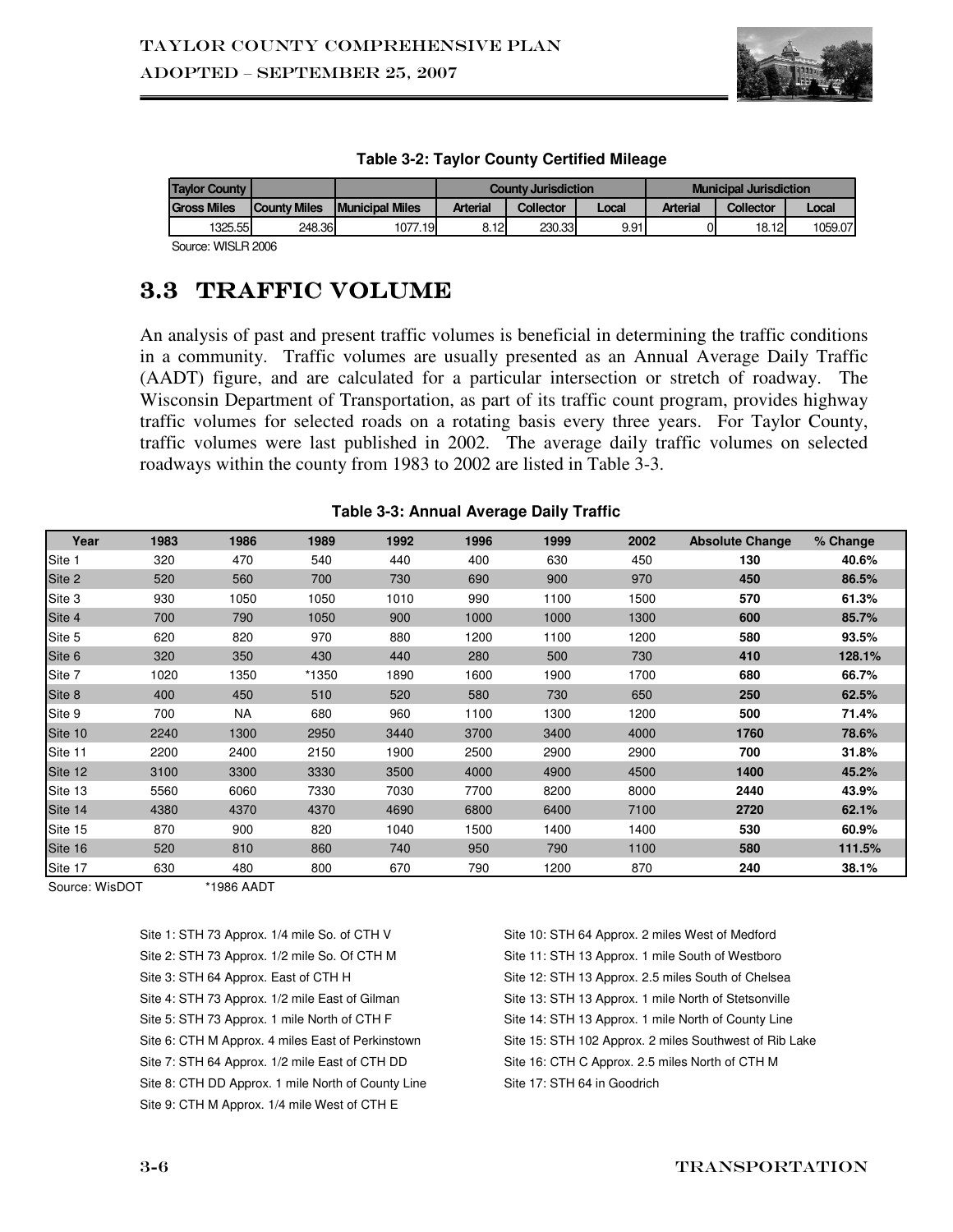

## 3.4 Means of Transportation & Commuting Patterns

In Taylor County, the most common form of transportation is by individual vehicular trips. Of the 9,700 workers 16 years and older in 2000, the Census reports 6,975 (71.9%) drove alone, 1,117 (11.5) carpooled, and 1,044 (10.7%) worked out of their home. As is evident in Figure 3- 1, the largest percentage of commuter traffic is done in Clark, Marathon, Price, Rusk, and Chippewa Counties.



#### **Figure 3-1: Taylor County Commuting Patterns**

## 3.5 ROAD IMPROVEMENTS

### **Taylor County Highway Department**

The Highway Commissioner is the administrator of the Highway Department and is responsible for construction and maintenance of highways under the direction of the Highway Committee. Duties include the responsibility for the necessary engineering studies, surveys, plans and cost estimates for highway construction; care and maintenance of county road equipment and supplies; recording all expenditures; plan and supervise highway maintenance and construction work on the county trunk highway system; maintenance of county and town bridges, and provide the general maintenance of the state highways. The department currently maintains 247.2 miles of county highways and 120 centerline miles of state highways, and as of February 2006, the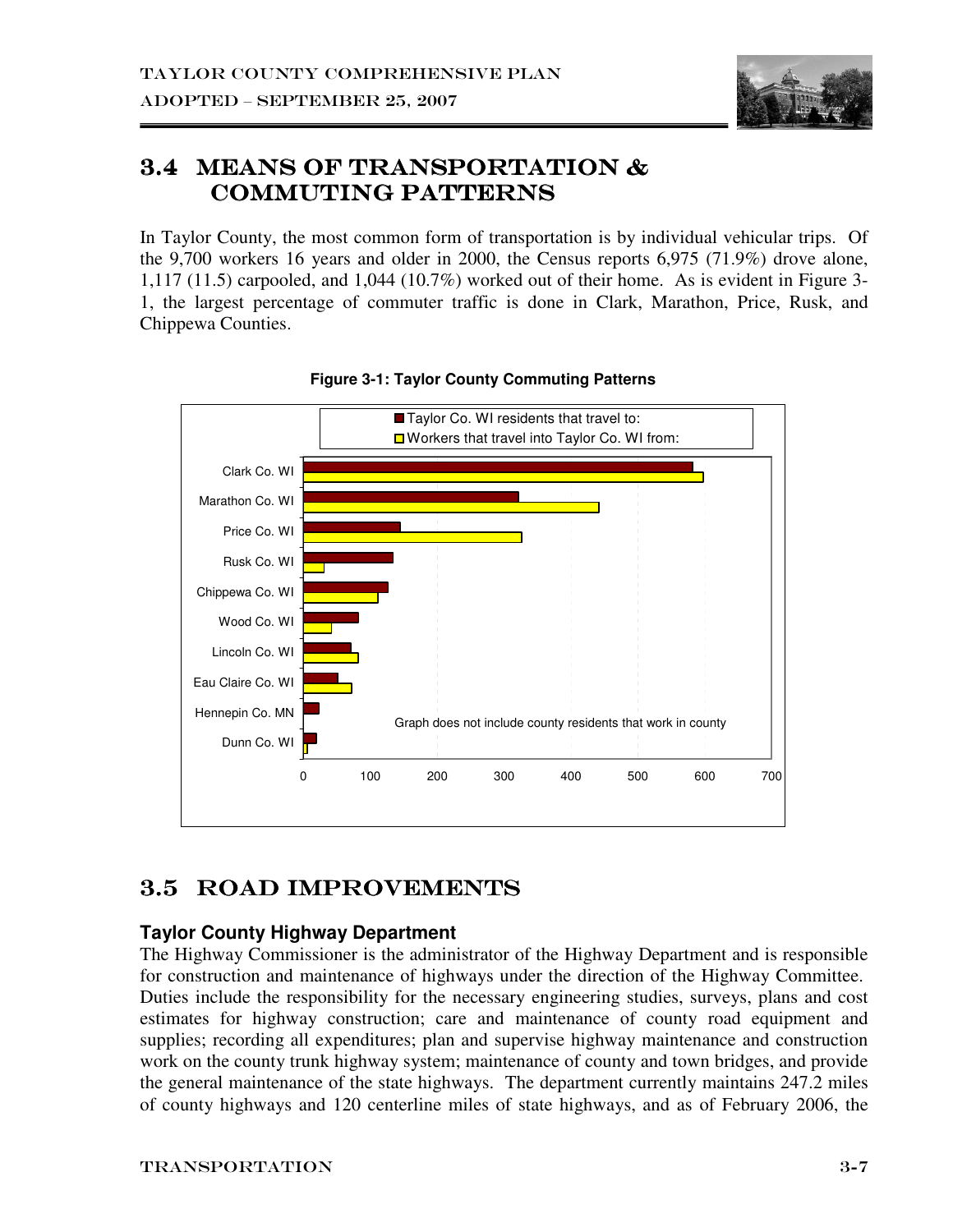

department had 29 full-time employees and one part-time employee. The Taylor County Highway Department has grading/snowplowing contracts with the Towns of Browning, Chelsea, and McKinley. The department also contracts with other towns for assorted jobs as warranted.

The principal highway shop is located in the City of Medford with satellite facilities located in the Town of Ford, approximately two miles east of the Village of Gilman, and Village of Rib Lake. The highway shops are used for the storage and maintenance of county-owned equipment. The Taylor County highway department has a large amount of equipment to maintain and store. Some of this includes 52 trucks, 15 tractors, eight graders, seven trailers, 6 pieces of bituminous equipment, 11 mowers, 2 backhoes, 5 road rollers, one rotary snowplow, 64 truck plows, 25 salt/sand spreaders, 14 motor grade plows, and various other types of equipment.

The Taylor County Highway Department maintains a five-year road plan for future improvement projects on county highways. With no discretionary funding in the foreseeable future, steadily increasing fuel and material costs, virtually unrestricted loading by the timber industry, and zero increases in the budget, it will be difficult for the department to maintain the current level of service in upcoming years. Table 3-4 illustrates the proposed five-year road improvement plan for Taylor County.

| Year                                       | <b>Highway</b>   | <b>Project Location</b>  | <b>Miles</b> | <b>Work Type</b> |  |  |
|--------------------------------------------|------------------|--------------------------|--------------|------------------|--|--|
| 2006                                       | CTH Q            | $STH 64 - CTH M$         | 4.5          | Surface Lift     |  |  |
| 2006                                       | CTH <sub>D</sub> | Rusk County Line - CTH H |              | Resurface        |  |  |
| 2006                                       | CTH A            | Water Drive - STH 13     | 9            | Resurface        |  |  |
| 2007                                       | CTH <sub>D</sub> | STH 13 - STH 102         | 7            | Resurface        |  |  |
| 2008                                       | CTH M            | Kleutsch – CTH Q         | 8            | Resurface        |  |  |
| 2009                                       | CTH <sub>S</sub> | Pine Drive - STH 73      | 4.5          | Resurface        |  |  |
| 2009                                       | CTH <sub>B</sub> | CTH S - Trucker Lane     | 3            | Resurface        |  |  |
| 2010                                       | CTH M            | CTH G - Kleutsch Drive   | 12           | Resurface        |  |  |
| Course Taylor County Highway Dont, 0/16/06 |                  |                          |              |                  |  |  |

**Table 3-4: Taylor County Highway Dept. 5 - Year Road Plan** 

Source: Taylor County Highway Dept. 2/16/06

The five-year road improvement plan is subject to change and in all likelihood will change over time. These changes are precipitated based on many factors, including:

- ♦ PAVEMENT FAILURE Safety considerations will move a failed pavement section to a top priority;
- ♦ BUDGET CONTRAINTS To stay within an appropriate budget, projects may be moved within the program depending upon actual winter maintenance costs;
- ♦ FUTURE FUNDING POSSIBILITIES High priority sections of highway may be allowed to deteriorate further if there is a good chance that this will enable us to acquire discretionary federal or state funding;
- ♦ ASPHALT AVAILABILITY Projects may be moved dependent upon when an asphalt plant is available in the area;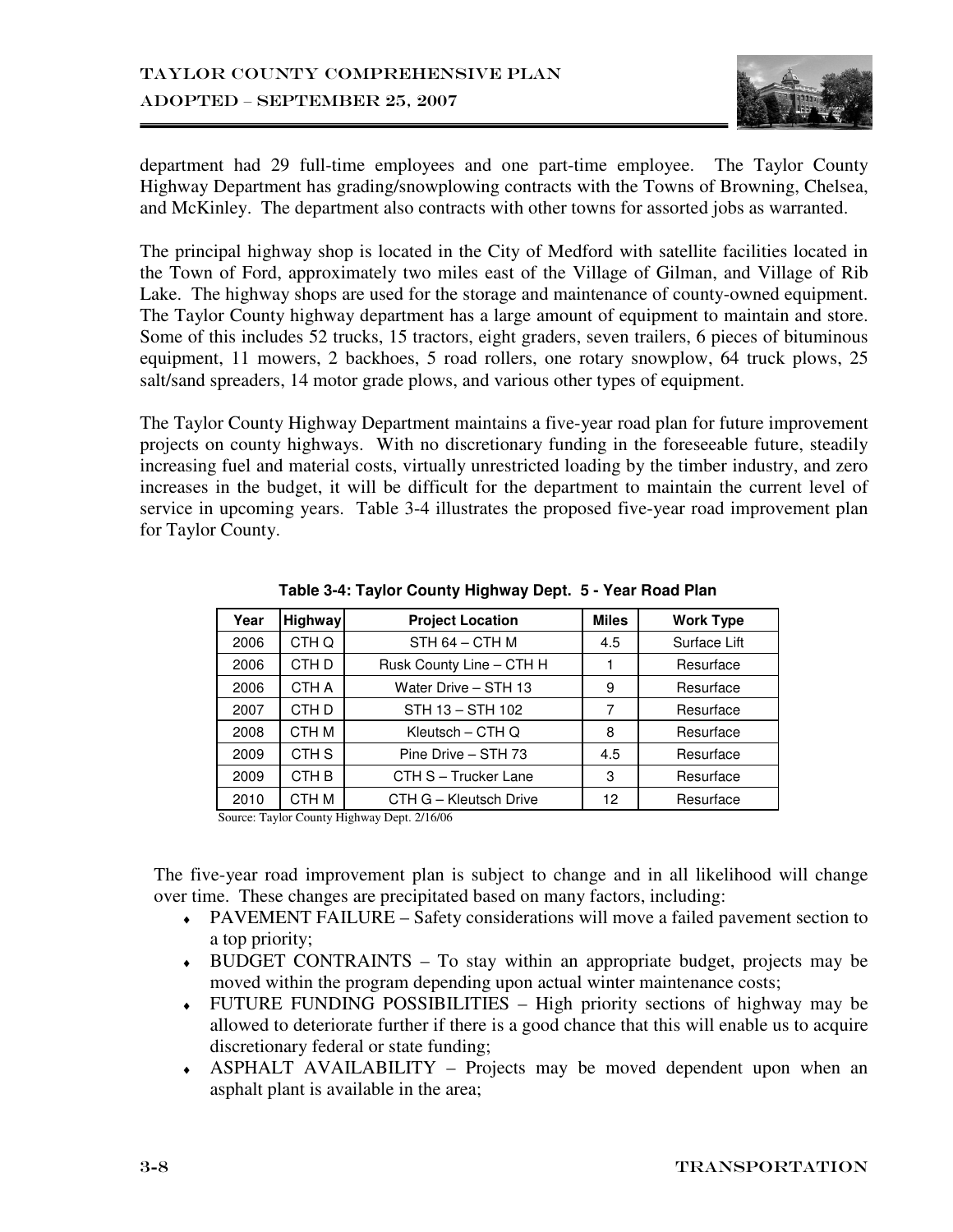

- ♦ LONGER PROJECTS Since longer projects are more cost effective to construct, small sections may be advanced as a priority if they are contiguous to a larger project; and
- ♦ COORDINATION WITH OTHER PROJECTS Projects may be moved to accommodate large state paving projects or bridge replacements.

#### **Wisconsin Transportation Regions**

Taylor County is one of twenty counties located within Wisconsin's Northwest Region, with the regional office located in Eau Claire. The Northwest Region annually prepares a six-year highway improvement program for road improvements including bridge rehabilitation, bridge replacement, pavement replacement, reconditioning, reconstruction, resurfacing and general roadway maintenance. Table 3-5 depicts future state highway improvements slated for 2006- 2011.

| Year      | Highway/Road      | <b>Project Title</b>    | <b>Miles</b> | <b>Work Type</b> | <b>Cost Estimate (Range)</b> |
|-----------|-------------------|-------------------------|--------------|------------------|------------------------------|
| 2008      | STH <sub>64</sub> | Cornell - Gilman Road   |              | 5.86 RESURF      | \$1,000,000-\$1,999,999      |
| 2007      | <b>STH 64</b>     | Gilman - Medford Road   |              | 6.82 PVRPLA      | \$2,000,000-\$2,999,999      |
| 2007      | <b>STH 64</b>     | Gilman - Medford Road   |              | $0.12$ BRRPL     | \$1,000,000-\$1,999,999      |
| 2008      | <b>STH 73</b>     | Hannibal - Ingram Road  |              | $0.02$ BRRPL     | \$1,000,000-\$1,999,999      |
| 2008      | STH <sub>73</sub> | Hannibal - Ingram Road  |              | $0.01$ BRRPL     | \$250,000-\$449,999          |
| 2007      | <b>STH 73</b>     | Thorp - Hannibal Road   |              | 0.45 PVRPLA      | \$1,000,000-\$1,999,999      |
| 2009-2011 | ISTH 102          | Chelsea - Rib Lake Road |              | 4.8 RESURF       | \$1,000,000-\$1,999,999      |

**Table 3-5: NW Region - Six-Year Highway Improvement Program 2006-2011** 

BRRPL-Replace the existing bridge with a new structure at the same location RDMTN-Road Maintenance MISC-Miscellaneous PVRPLA-Pavement Replacement BRELIM-Bridge Elimination RESURF-Resurface

#### **Wisconsin Information System for Local Roads (WISLR)**

The Wisconsin Information System for Local Roads (WISLR) is an Internetaccessible system that helps local governments manage local road data to improve decision-making, and to meet state statute requirements. The Taylor County Highway Department uses the Pavement Surface Evaluation Rating (PASER) system for conducting annual reports on the condition of all county



truck highways. Every odd numbered year, these pavement ratings must be submitted to WisDOT by mid-December. These ratings, used in conjunction with other factors, determine annual construction projects for the county. These other factors include (1) proximity of road projects to scheduled state or bridge projects, (2) availability of hot mix asphalt plants in the area, (3) cost effectiveness of resurfacing larger projects and (4) the possibility of alternate funding (STP, CHIP-D, PLH).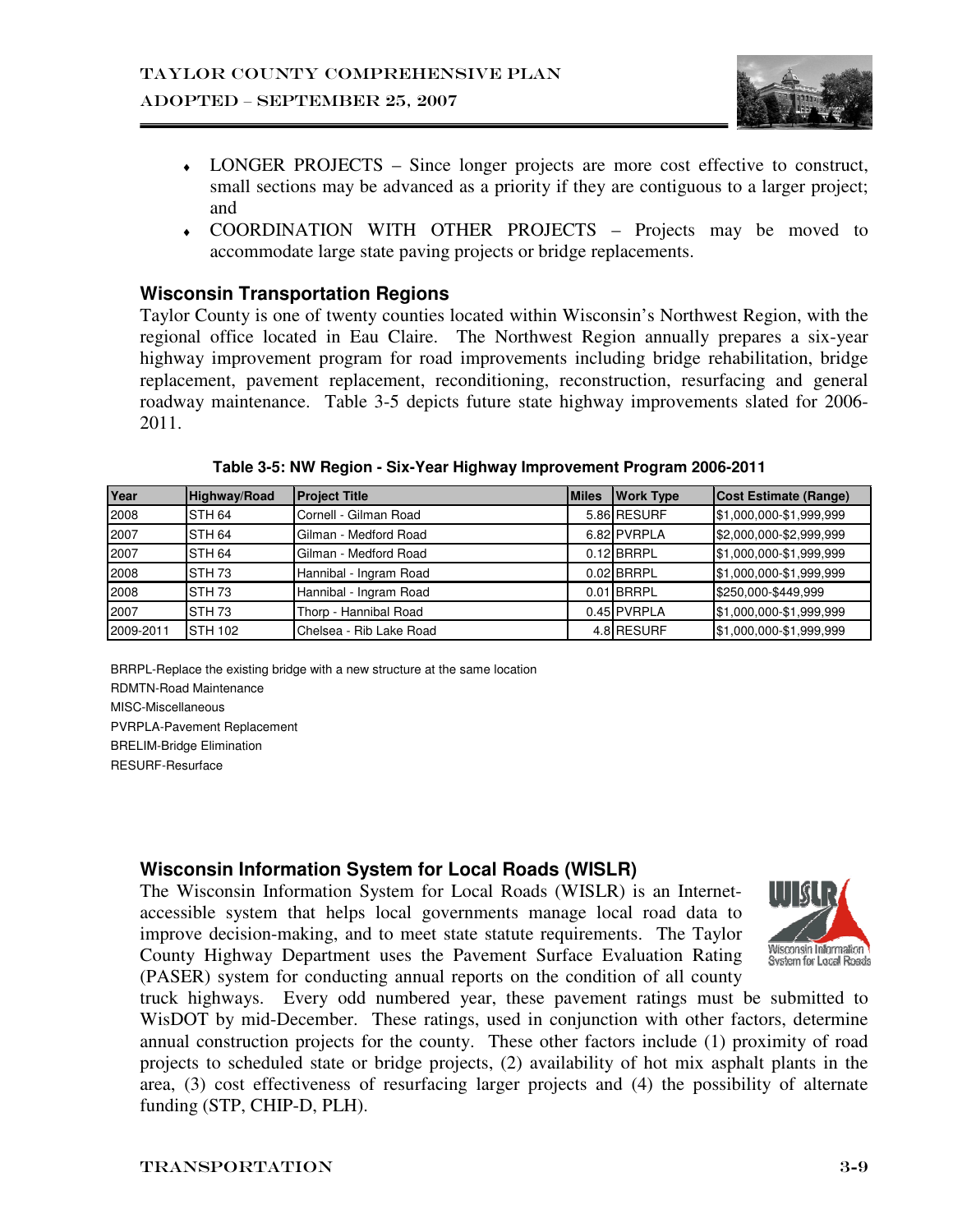

## 3.6 APPLICABLE STATE, REGIONAL, & LOCAL TRANSPORTATION PLANS

Some state, regional, and county agencies have developed transportation related plans and/or studies for roadways or infrastructure under their responsibility. It is imperative that Taylor County and these agencies communicate on proposed activities. What follows is a listing of applicable state, regional, and county plans/studies to this chapter. A regional transportation plan has not been developed.

- Wisconsin State Highway Plan
- Corridors 2020
- Connections 2030 (under development by WisDOT)
- Taylor County Highway Improvement Program (pg. 8)
- 6-Year Highway Improvement Program (pg. 9)
- **Trans**links **21**
- Wisconsin State Airport System Plan 2020
- Wisconsin Bicycle Transportation Plan 2020
- Wisconsin Pedestrian Policy Plan 2020
- Transportation Planning Resource Guide

Taylor County has developed a Pubic Transit – Human Service Transportation Plan (2006). Federal legislation in 2005 contained in SAFETEA-LU requires all state and county governments to develop and maintain a Public Transit – Human Service Transportation Plan. Generally, the plan requires current and future recommendations pertaining to transit system coordination throughout the county. Additionally, known applications for 5310, JARC, and NEW FREEDOM must be included in the plan to be considered for federal funding assistance.

## 3.7 PROGRAMS & IMPLEMENTATION TOOLS

### **Funding and Technical Assistance Programs**

The following section identifies the agencies as well as programs established and administered by those agencies to provide financial and technical support for the operation, maintenance and planning of the county's transportation system.

#### **Wisconsin Department of Transportation**

#### **General Transportation Aid (GTA)**

General Transportation Aids (GTA) is the second largest program in WisDOT's budget and returns to local governments roughly 30% of all state-collected transportation revenues (fuel taxes and vehicle registration fees) - helping offset the cost of county and municipal road construction, maintenance, traffic and other transportation-related costs. County road improvements, construction, and maintenance are funded, in part, through the state's disbursement of general transportation aids. The state provides a payment to each county and municipality in the state that pays a portion of local governments' costs for such activities as road construction, snow removal,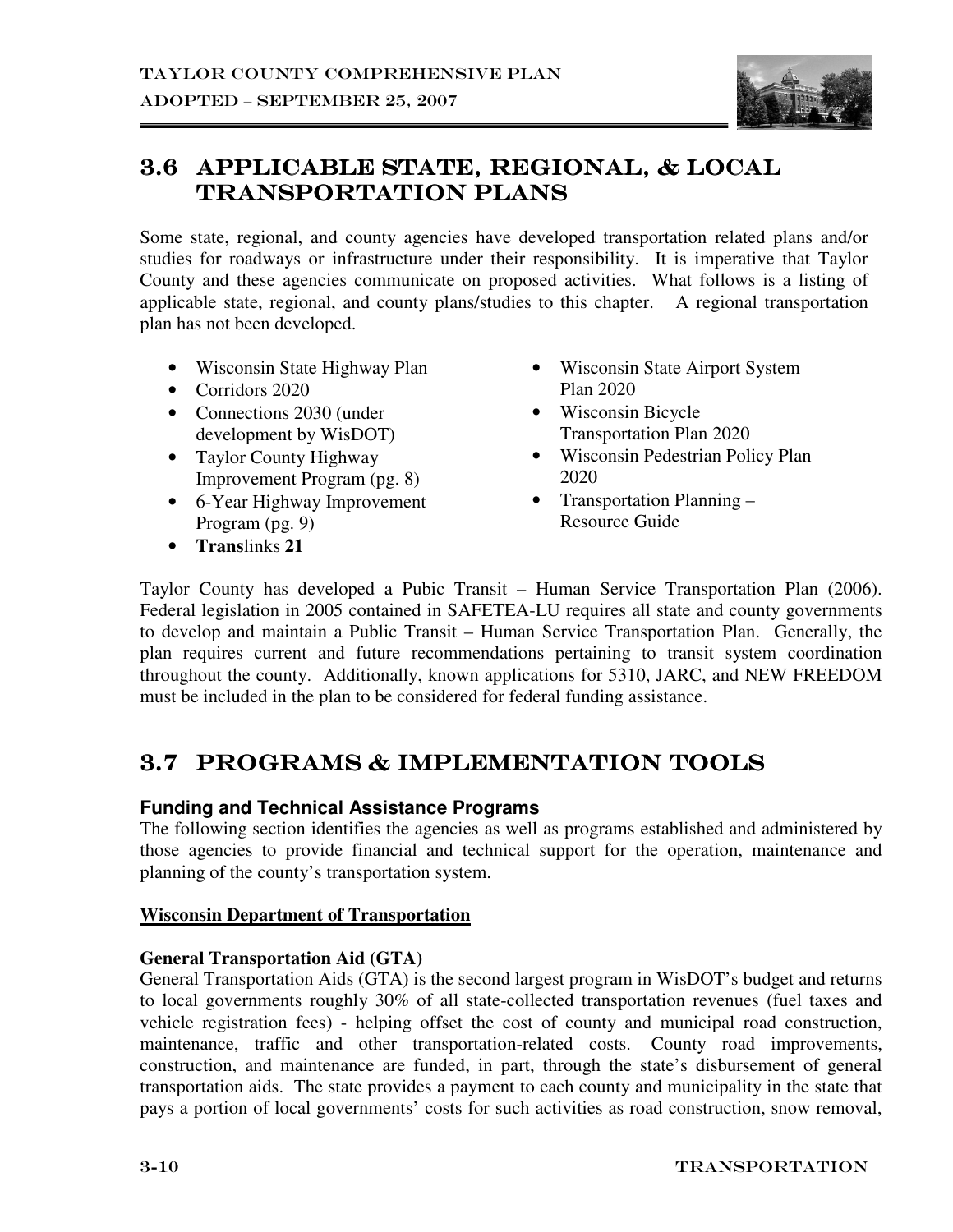

and grading. The statutory "rate per mile" for town, villages and cities was \$1,862 in 2006. The 2007 rate is \$1,899. Counties aid reimbursement is not based on "rate per mile". In 2006 Taylor County received \$630,004.76 under the general transportation reimbursement program.

#### **Local Roads Improvement Program (LRIP)**

The Local Roads Improvement Program (LRIP) was established in 1991 to assist local units of government in improving seriously deteriorating county highways, town roads, and municipal streets in cities and villages under the authority of the local unit of government. LRIP is a reimbursement program and pays up to 50% of the total eligible project costs, with the balance matched by the local unit of government. All LRIP projects are locally let and are reimbursed by WisDOT upon project completion.

#### **Local Bridge Program**

The Local Bridge Improvement Assistance program helps rehabilitate and replace, on a costshared basis, the most seriously deficient existing local bridges on Wisconsin's local highway systems. Counties, cities, villages, and towns are eligible for rehabilitation funding on bridges with sufficiency ratings less than 80, and replacement funding on bridges with sufficiency ratings less than 50. The Taylor County Bridge Program project lists 10 design and/or construction projects between 2006 and 2008. The approved statewide project list 2007-2009 lists sixteen bridges slated for either bridge rehabilitation or replacement in Taylor County.

#### **Flood Damage Aids**

Flood Damage Aids assist local governments with improving or replacing roads and roadway structures that have sustained major damage from flooding. The program provides and helps defray costs of repairing major flood damage to any public highway, street, alley or bridge not located on the State Trunk Highway System.

#### **County Forest Road Aids**

County Forest Road Aids help defray county costs for the improvement and maintenance of public roads within county forests. To qualify, roads must meet minimum design standards of a 16-foot surface width and a 20-foot roadway width, be located within county forests, must be open and used for travel, and cannot be town roads or county or state trunk highways.

#### **Surface Transportation Program-Rural**

The Surface Transportation Program Rural (STP-R) allocates federal funds to complete a variety of improvements to rural highways (primarily county highways). The objective of the STP-R is to improve federal aid eligible highways outside of urban areas. Projects must meet federal and state requirements. Communities are eligible for funding on roads classified higher than rural minor collectors. The approved statewide project list 2007-2009 lists two projects slated in Taylor County.

#### **Traffic Signing and Marking Enhancement Grants Program**

The Traffic Signing and Marking Enhancement Grants Program provides funds to local units of government for the installation of traffic signing and roadway marking enhancements, with the goal of improving visibility to assist elderly drivers and pedestrians. The program will distribute